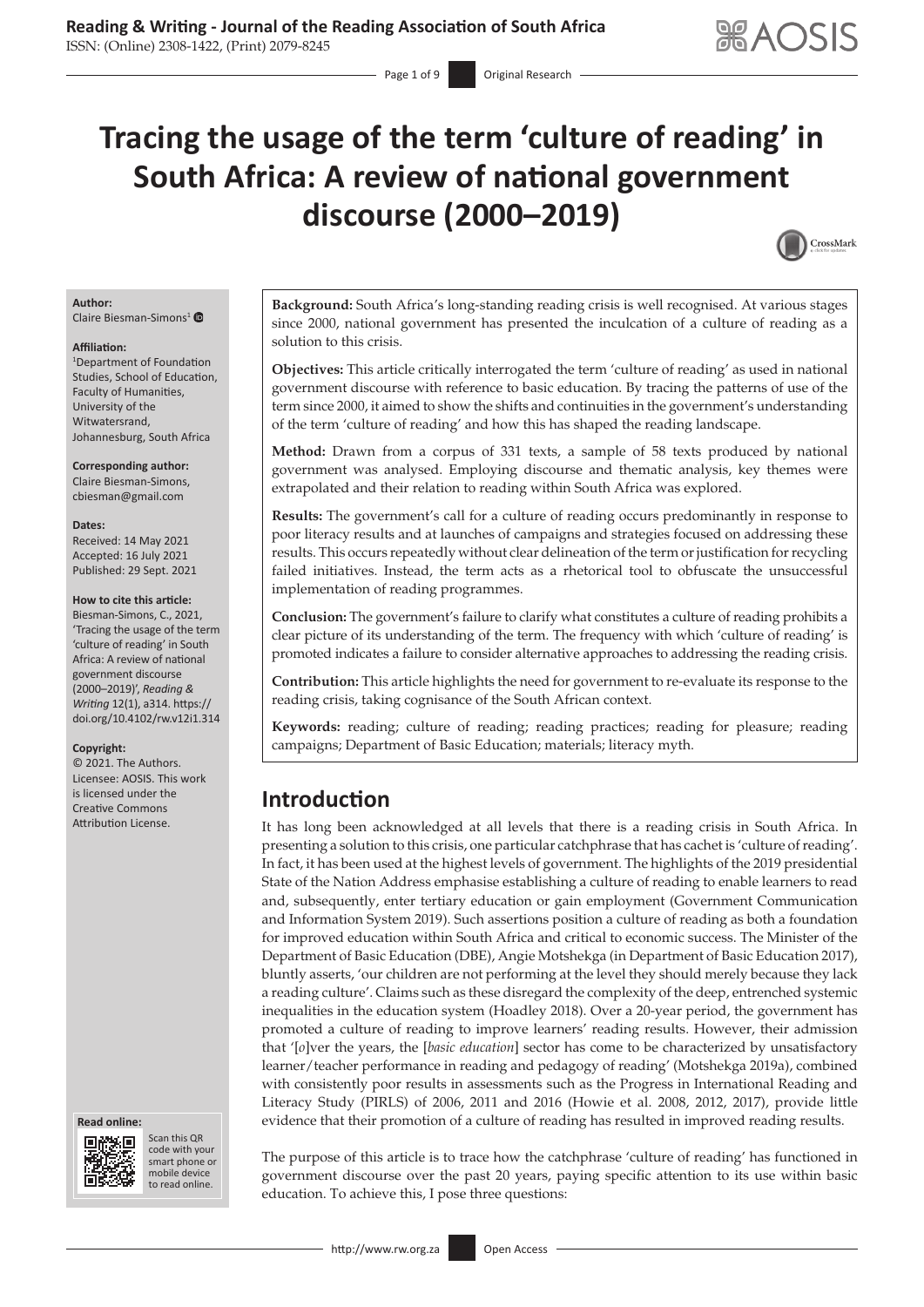- 1. When and by which national government departments and officials has the term 'culture of reading' been used over a 20-year period?
- 2. How is the term used and understood?
- 3. What does this use of the term say about the national government's understanding of and approach to the reading landscape?

This analysis forms part of a larger study which reviews a corpus of 331 texts (written or spoken) that reference 'culture of reading' in the South African context from 1990 to 2019. This article focuses on the 58 texts from the corpus produced at national government level. Because it is not only the content of a text that defines its impact, this article recognises that the author or speaker's position of power, the context in which a text is presented and the author's selection of words and register affect a text's reception and influence (Fairclough & Fairclough 2018; Gee 2018).

I begin with a brief review of global, African and South African research in order to ascertain how 'culture of reading' is defined in the literature. This provides a foundation for analysing the government's articulation of a culture of reading. Thereafter, I detail my methodological approach before presenting the findings. I argue that the government's failure to provide a contextually appropriate definition of 'culture of reading' has resulted in a catchphrase that has no clear function or meaning. The careful historical analysis I undertake of its patterns of usage by government provides insights into policy decisions at key moments over the last two decades, as well as how it is used as a rhetorical tool to obfuscate the unsuccessful implementation of reading programmes across the country.

### **Literature review**

The term 'culture of reading' cannot be defined without first outlining what is meant by 'culture' and 'reading', both complex concepts with numerous definitions. This review begins with a conceptualisation of these terms. Drawing on this conceptualisation of 'culture' and 'reading' combined with an analysis of literature on a culture of reading, I provide a definition of the term 'culture of reading' that provides a framework for analysing government discourse. This review applies a primarily critical African lens but incorporates Global North research because of its influence on literature in all regions (Perry 2008). As much of the emphasis on creating a culture of reading is centred on its contribution to socioeconomic advancement, I conclude this section with a critique of this positioning.

#### **Reading**

Reading is a contested term. Here, I define reading as a complex cognitive skill and a set of sociocultural practices. Reading has to be explicitly taught and learnt and requires the ability to decode and comprehend texts. Decoding enables the fluent processing of texts but this must be accompanied by simultaneous meaningful comprehension of texts for reading to occur (Adams 1990). Reading comprehension necessitates drawing on external and internal knowledge sources (Snow & Matthews 2016). The sociocultural contexts in which reading occurs, how it is valued as a practice and the types of available texts affect one's engagement with reading and success as a reader (Freebody & Luke 1990).

#### **Culture**

Any discussion of a culture of reading must first define 'culture'. However, this is challenging because the term itself is a multifaceted idea that is universally contested (Eagleton 2016; Inglis 2016). This is because the way culture is conceptualised is influenced by and reflects an individual or group's ideologies and ways of thinking (Grenfell et al. 2012; Spillman 2001). For the purposes of this article, I define culture as one's practices, perceptions, thoughts, behaviour, habits and set of values (Appadurai 2013; Bourdieu 1971; Geertz 1973). For any culture to be sustained, these practices must be embedded within an individual and group's ways of thinking and doing.

In line with this definition, my approach to interrogating the term 'culture of reading' centres on the practices associated with reading. I pay specific attention to the importance of the sociocultural context within which the term 'culture of reading' is referenced and, if an explanation about what constitutes a culture of reading is provided in the texts I analyse, I debate its applicability in the South African context.

#### **What is a culture of reading?**

Prior to interrogating the government's usage of the term 'culture of reading', it is necessary to establish how the term has been presented in the literature. Despite both 'culture' and 'reading' being individually contested terms a review of the literature reveals that that the term 'culture of reading' is frequently used in both academic and popular literature. The term 'culture of reading' appears to come to prominence in the early and mid-2000s in both literature from the Global North and in South Africa (Behrman 2004; Matjila & Pretorius 2004; Mbeki 2007; Paine 2007; Sisulu 2004), and a few years thereafter elsewhere in Africa (Commeyras & Mazile 2011; Kachala 2007; Tötemeyer 2009).

There is no shared, clear definition of what constitutes a culture of reading. (Within South Africa see for example Mbeki 2007; Government Communication and Information System 2019; Vally 2015). Where there is some explanation, three components appear most frequently: (1) motivating and role modelling children's reading practices, (2) access to materials and (3) reading for pleasure. Although I present these perspectives separately, this does not negate the overlap between them.

#### **Motivating and role modelling children's reading practices**

As the dominant adults in children's early lives, parents' and caregivers' practices serve as a model to their children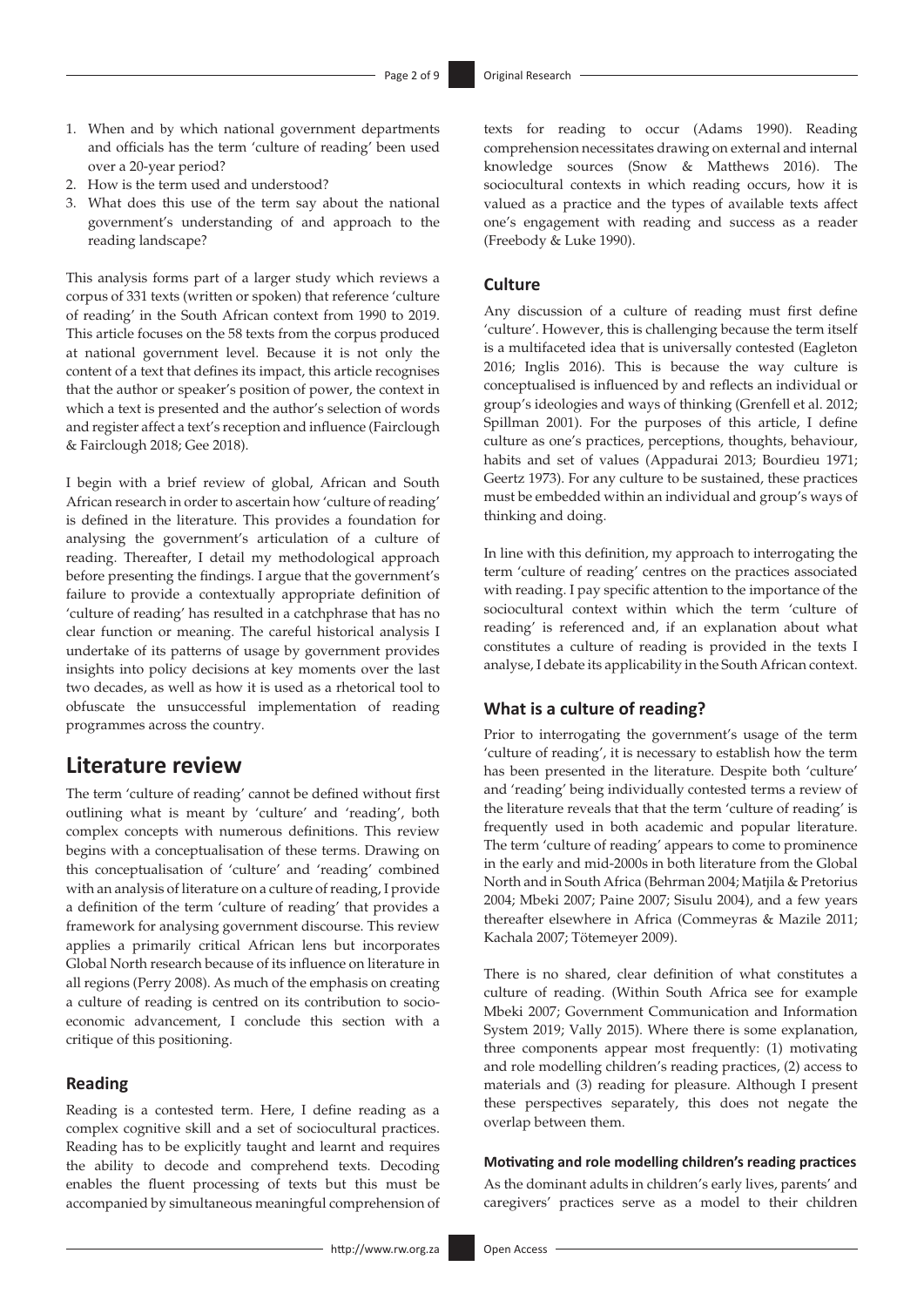(Bourdieu 1990). Therefore, reading practices within the home environment play a critical role in developing children's reading practices (Bridges 2014; Kaschula 2014; Ruterana 2012). This is highlighted by the author Mda's (2017) statement that '[*a*] culture of reading can be cultivated at any age, though like all habits, good and bad, it is best instilled early in childhood'.

The expectation that parents and caregivers will model reading practices is founded in middle-class and Western thinking and cannot be assumed in South Africa (Mda 2017). In reflecting on the uptake of the term within Southern Africa, Perry (2008:66) stressed the importance of identifying '"[*w*]hat might a local reading culture look like?" rather than trying to import western reading culture into the region'. Other researchers have also noted factors that affect the ability to promote reading practices: parents and caregivers may lack confidence in their ability to assist children, be unable to source reading materials, place limited value on reading or be overwhelmed by a focus on economic survival (bua-lit collective 2018; Kachala 2007; Ruterana 2012). Furthermore, many African and South African adults are not readers themselves (TNS Research Surveys 2016). In this context, parents and caregivers cannot be expected to model strong reading practices or fully support their children's reading practices (Willenberg 2018).

The second significant influence on children's reading practices is educators (Commeyras & Mazile 2011; Joubert et al. 2014; Reeves et al. 2008). Matjila and Pretorius (2004:18) stress that educators have 'an important role to play in promoting a culture of reading', particularly if reading does not occur at home. If educators model the enjoyment of reading and promote strong reading practices, this indicates the importance of reading and can improve children's reading practices (Reeves et al. 2008).

#### **Access to materials**

Within the Global North, access to materials is highlighted as central in promoting a culture of reading (Clements 2017; Kennedy et al. 2012; National Library of New Zealand n.d.). This literature places little or no emphasis on the necessity of texts being in readers' home languages or on the importance of readers relating to content, factors critical to the development of positive reading practices (Bloch 2008). This absence is taken up in the African context with a particular emphasis on the absence of texts in indigenous South African languages (Kaschula 2014; Mda 2017; Reeves et al. 2008; Sisulu 2004; Vally 2015).

In his comprehensive analysis of a culture of reading in Rwanda, Ruterana (2012) contends:

the question of which language literacy and a reading culture should be in … is actually the basic and most fundamental factor determining the creation and development of literacy and a reading culture. (p. 54)

As culture is influenced by one's ideologies and values, reading materials should respond to individuals' ways of being and thinking. Hibbert and Crouss (2011) stress that it is not only access to materials and the language of a text that promote a culture of reading, but that content has to be relevant. Therefore:

[*a*] culture of reading can only be instilled by adhering to the following criteria, i.e. ensuring affective engagement, maximum meaning-making potential, delight, the engagement of the imagination for the purposes of developing the creative mind, and strong identification with the material for the purposes of developing a sense of agency. (p. 99)

In addition, Hibbert and Crouss (2011) underscore the importance of affective engagement in promoting reading for pleasure, the third component widely identified as essential for a culture of reading.

#### **Reading for pleasure**

South African texts frequently position reading for pleasure as critical for a culture of reading (Bloch 2008; Department of Basic Education 2019b; Mda 2017). Pleasure is a cultural construct. If one gains pleasure from a practice, motivation to engage in that practice regularly is increased. In delineating requirements for 'developing a book and reading culture', Reeves et al. (2008) assert that:

children are more likely to develop a positive attitude towards reading in school and classroom environments where they are provided with opportunities to experience the joy and the pleasure of reading. (p. 97)

When reading is positioned as an enjoyable activity, children's likelihood of reading is likely to increase. As Sisulu (2000) rightly states, children who 'do not learn to read for pleasure … are less likely to read outside the school curriculum'.

#### **Towards a tentative definition of a culture of reading**

Much literature, particularly from the Global North, assumes children have the ability to read in order for a culture of reading to be sustainable. South African texts, however, refer to the ability to read as critical for a strong culture of reading (Alexander 2001; Department of Arts and Culture and the National Council for Library and Information Services 2014; Joubert et al. 2014). I do not argue that the ability to read is essential for a culture of reading to exist but, rather, that this ability increases opportunities for habitual reading and children developing their expertise as motivated independent readers, both of which contribute to sustaining a culture of reading.

It seems almost redundant to claim that the term 'culture of reading' needs to be defined in relation to culture. Because there are innumerable individual and group ideologies and ways of thinking and being that constitute a culture, a culture of reading then, by its nature, would be fluid and contextually located. However, an effective analysis of the government's employment of the term 'culture of reading' will be best achieved by using a framework that takes this contextual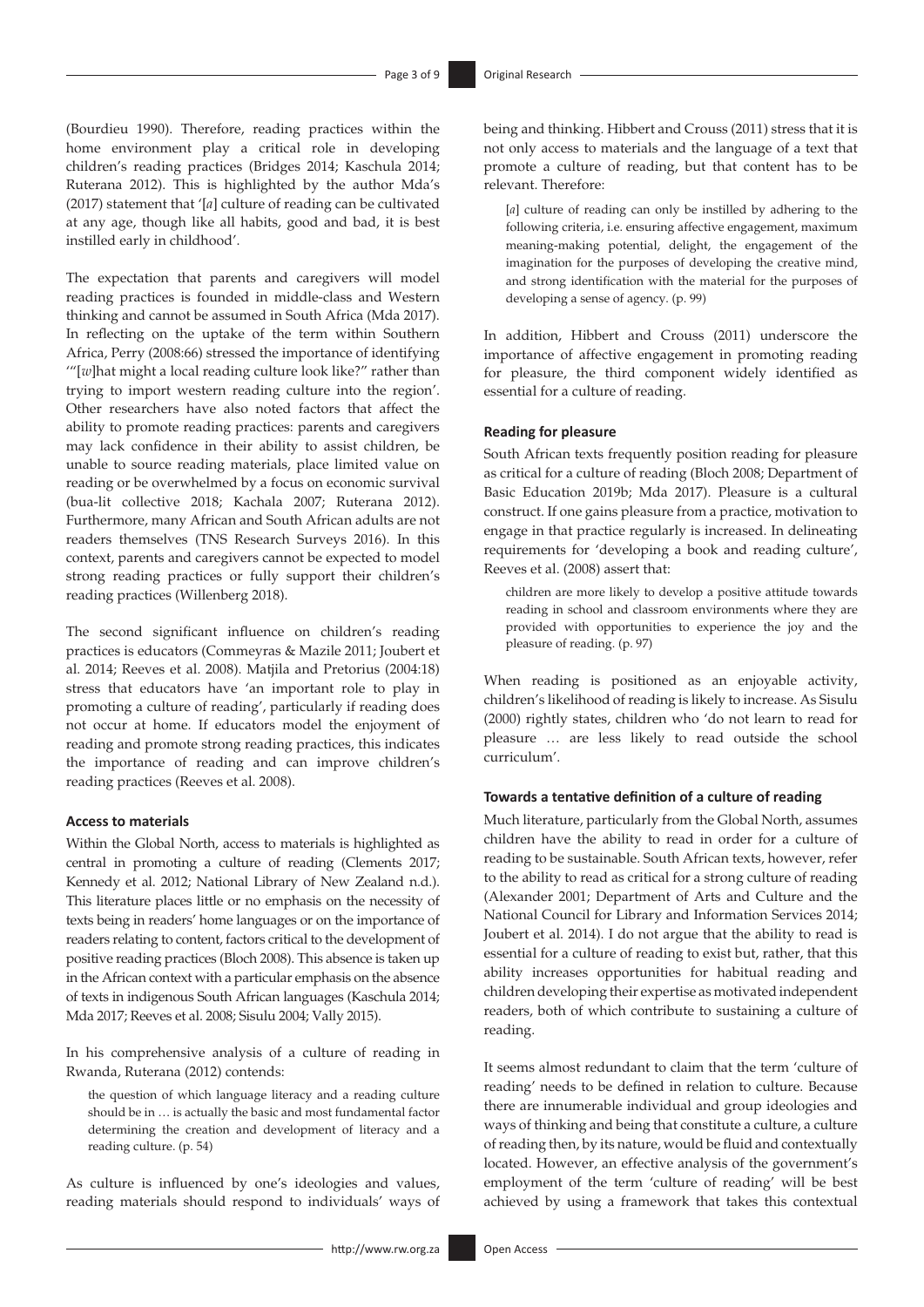fluidity into account. I thus draw on the above three components in presenting my understanding of the term 'culture of reading'. A culture of reading then consists of a specific set of beliefs and practices held by a particular group of people about reading. Influential role players within the group support children's reading practices in and outside of school. The materials available to children (and adults) contain content that interests them and draws on their existing knowledge. A sufficient number of materials, written in the appropriate languages and at a reading level accessible to children, is available. There is an awareness of the value of reading and there is pleasure associated with the practice of reading.

#### **Reading and the literacy myth**

In both international and South African literature, two overarching themes emerge as motivators for establishing a culture of reading. Firstly, it is proffered as critical in improving poor reading levels (Government Communication and Information System 2019; Matjila & Pretorius 2004; Paine 2007). Secondly, the contention that a strong culture of reading enables socio-economic development pervades literature on a culture of reading (Bridges 2014; Motshekga 2015b; Ruterana 2012; TNS Research Surveys 2016). The Minister of Sports, Arts and Culture, Nathi Mthethwa (2018), for example, emphasises the role of a culture of reading in enabling 'the full eradication of unemployment, social inequality, illiteracy and poverty'. Elinor Sisulu (2004) contends that a culture of reading is critical in the country's development, stating that '[*t*]he absence of a widespread reading culture acts as an effective barrier to our [*South Africa's*] development, reconstruction, and international competitiveness'.

Such contentions exist despite the long-standing research critiquing what Graff terms the 'literacy myth', that is, that 'literacy alone is enough to end poverty, elevate human dignity, and ensure a just and democratic world' (Graff & Duffy 2008:50). This does not 'discount the importance of reading and writing or … suggest that these are irrelevant in the contemporary world', as access to further education and formal employment depends heavily on being literate. However, high literacy levels cannot guarantee this because 'the presumed "consequences" of literacy – individual, economic, and democratic – will always be conditioned by the particulars of time, situation, and the historical moment' (Graff & Duffy 2008:51). Consequently, an uncritical perpetuation of this myth within South Africa is problematic because systemic inequalities and current socio-economic conditions do not allow for all literate citizens to enter further education or secure employment.

# **Methodology**

In this section, I explain the data set that constituted the corpus. I then describe my approach to data analysis and explain why this approach was elected.

#### **Data set**

In researching the usage of the term 'culture of reading', I sourced texts through searches for 'culture of reading' + 'South Africa', and 'reading culture' + 'South Africa' on Google Scholar and Google (search conducted on 04 November 2019, supplementary search on 30 January 2020). I selected Google Scholar in searching for both popular and academic texts, as I wanted to include South African postgraduate research and Google Scholar enables this to a greater degree than other databases. A total of 331 texts referencing 'culture of reading' within South Africa constituted the data set. The majority of these texts were either academic (138) or produced by the government (91). Thereafter, the most common texts citing 'culture of reading' were produced by the non-governmental organisation (NGO) sector and the media. I classify government texts as texts that were produced by or reference a government official or department directly. Fifty-eight of the 91 governmental texts were from the national government and form the corpus for this article. I focused on these 58 texts because national government holds more power than any other government body. Therefore, its conceptualisation of a culture of reading will influence the field of reading within South Africa significantly (Gee 2018). As the overall corpus forms part of a larger study on reading within basic education, I pay particular attention to texts produced by the DBE. I do not, however, disregard texts presented by other departments from the analysis. This is because individual departments do not operate independently of one another or the presidency and, thus, policies and decision-making that occur at national level outside of the DBE also influence education within South Africa.

#### **Data analysis**

For the analysis I began by tracing when and by whom the term 'culture of reading' had been used in these government texts since 2000 and within what contexts. I then used a thematic analysis (Clarke & Braun 2013) to identify what government identified as critical to the development and maintenance of a culture of reading. Thereafter, I employed critical discourse analysis (CDA). The value of CDA is that in critiquing specific actions, the importance of the context in which these actions play out and circumstances that may constrain or promote specific actions and practices are considered (Fairclough & Fairclough 2018). Through this analysis, I interrogate how policies and strategies, and the implementation thereof, reflect the government's understanding of reading in South Africa. Because there has been little significant progress in addressing low reading levels within basic education (see Howie et al. 2008, 2012, 2017), I was interested to see whether there was an evolution in the way the term 'culture of reading' is used over the last 20 years in relation to reading initiatives that have been rolled out.

The individual authors I cite within the analysis have all served as cabinet ministers or presidents. This does not ignore the role of other government officials. However, as one's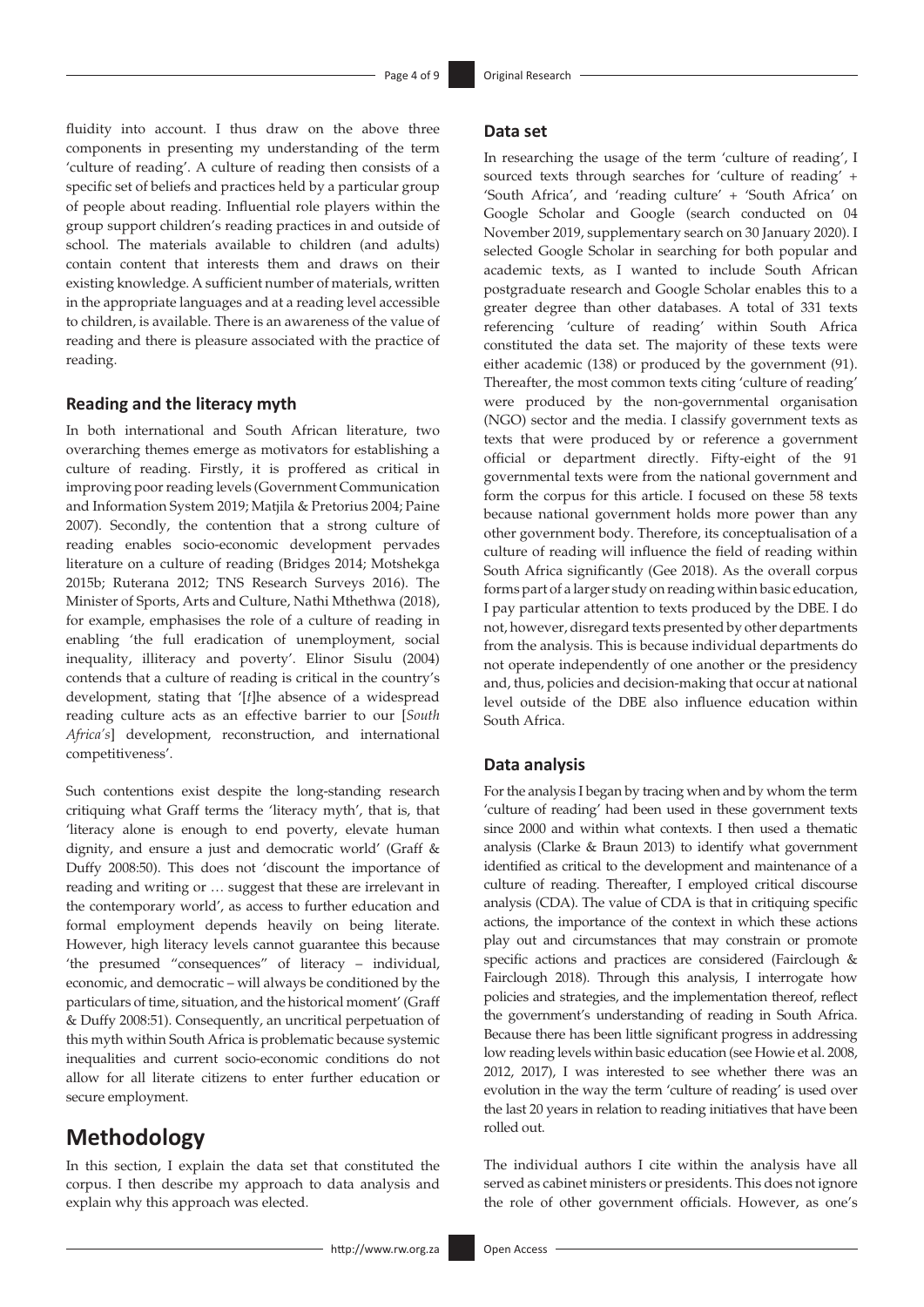level of influence affects the reception and power of a text, a cabinet minister or president's take-up of a culture of reading is likely to affect the positioning of reading within South Africa to a greater degree than other government employees (Gee 2018).

#### **Limitations**

I relied on online sources in conducting data collection. I am therefore limited in drawing conclusions about where and how frequently the term 'culture of reading' occurs in texts over the past three decades. This is especially the case with older texts that may not be available online. In particular, content that was posted on the national government website in the early 2000s is no longer accessible online.

# **The use of the term 'culture of reading' in government discourse**

In this section, I trace how the term 'culture of reading' has been employed over the last 20 years within the education sector. I first tabulate when and by whom the term 'culture of reading' has been used. This is followed by specific examples of the use of the term and the contexts within which it is employed. Using these examples as a foundation, the analysis shows how the DBE and individuals within the DBE's use of the term reflects an understanding of the function of a culture of reading and its role within the education sector.

#### **Tracing government usage of the term 'culture of reading'**

Table 1 tracks the frequency of the term 'culture of reading' within national government texts. It provides a breakdown according to government departments with presidents' and deputy presidents' use of the term identified separately. For ease of readability, I do not name officials within each department individually.

I have presented the figures in 5-year cycles in order to identify any significant alterations to the frequency of the term's usage. This provides a basis for identifying any peaks in the usage of the term within the context of different departments.

Unsurprisingly it is the DBE that is the government department that has most frequently used the term 'culture

of reading'. The then Minister of Education, Kader Asmal, introduced it in 2000, when he launched the *Masifunde Sonke* campaign (Let us read together) – Building a nation of readers, with the aim of 'promot[*ing*] and build[*ing*] a culture of reading and writing among all South Africans' (Department of Education, 2001). This campaign recognised that the existence of a culture of reading not only depends on the ability to read but needs to be an ongoing community practice. It focused on strengthening the reading practices of children and adults and aimed to 'engage the whole nation in a dynamic effort to build a sustainable culture of reading and writing that affirms South African languages, history, values and development' (Pandor 2004). Therefore, its objective was described as 'not only about teaching people to read, it's just as much about getting people who can read to read and go on reading' (Asmal in IOL 2000) and creating a nation of 'lifelong readers' (Pandor 2004).

The anticipated benefits of improved literacy results were stressed but there was insufficient articulation as to how the campaign would be implemented. Initiatives such as readathons were held without explanation as to how they would ensure a culture of reading. The government continued to reference the campaign as late as 2007 (Government Communication and Information System 2007). These references were not accompanied by adequate reporting on the impact of the campaign although it is widely considered to be unsuccessful (Chizwina 2011; Sisulu 2004).

Despite the failure of *Masifunde Sonke* to meet its objective of creating a culture of reading, the term re-emerges in 2008 for the launch of the Department of Educations *National Reading Strategy* where a culture of reading is positioned as critical in advancing reading levels:

To meet the crisis of reading, one of the practices promoted by the Department of Education is that all schools (especially primary schools) should arrange an additional half hour per day to 'Drop All and Read'. This campaign creates a culture of reading in the classroom and in the school. Everyone – from learner to teacher, principal and support staff – can be seen reading for enjoyment for half an hour a day. If learners enjoy reading, this will raise literacy levels and improve the ability of learners to learn. (DOE 2008:16)

As with *Masifunde Sonke*, reporting on the *National Reading Strategy* was insufficient and there was no evidence of

**TABLE 1:** Tracking individual and departmental references to 'culture of reading' (1990–2019).

| Date (5-year cycles) | Department<br>of Basic<br><b>Education</b> | Department of<br>Sports, Arts<br>and Culture | GCIS <sup>+</sup> | President | Deputy<br>president | Government<br>Gazette | Department of<br>Correctional<br>services | Department of<br>International<br><b>Relations</b> | Overall total |
|----------------------|--------------------------------------------|----------------------------------------------|-------------------|-----------|---------------------|-----------------------|-------------------------------------------|----------------------------------------------------|---------------|
| 1995-1999            | $\Omega$                                   |                                              | $\Omega$          | 0         | $\mathbf{0}$        | O                     |                                           |                                                    |               |
| 2000-2004            |                                            | 0                                            |                   |           | $\Omega$            |                       |                                           |                                                    |               |
| 2005-2009            |                                            | 4                                            |                   |           | $\mathbf{0}$        | 0                     | $\Omega$                                  |                                                    |               |
| 2010-2014            |                                            | 4                                            |                   |           | $\Omega$            | U                     |                                           |                                                    |               |
| 2015-2019            | 16                                         | 10                                           |                   |           |                     |                       |                                           |                                                    | 33            |
| Total per department | 29                                         | 19                                           |                   |           |                     |                       |                                           |                                                    | 59            |

**†**, GCIS (Government Communication and Information Systems).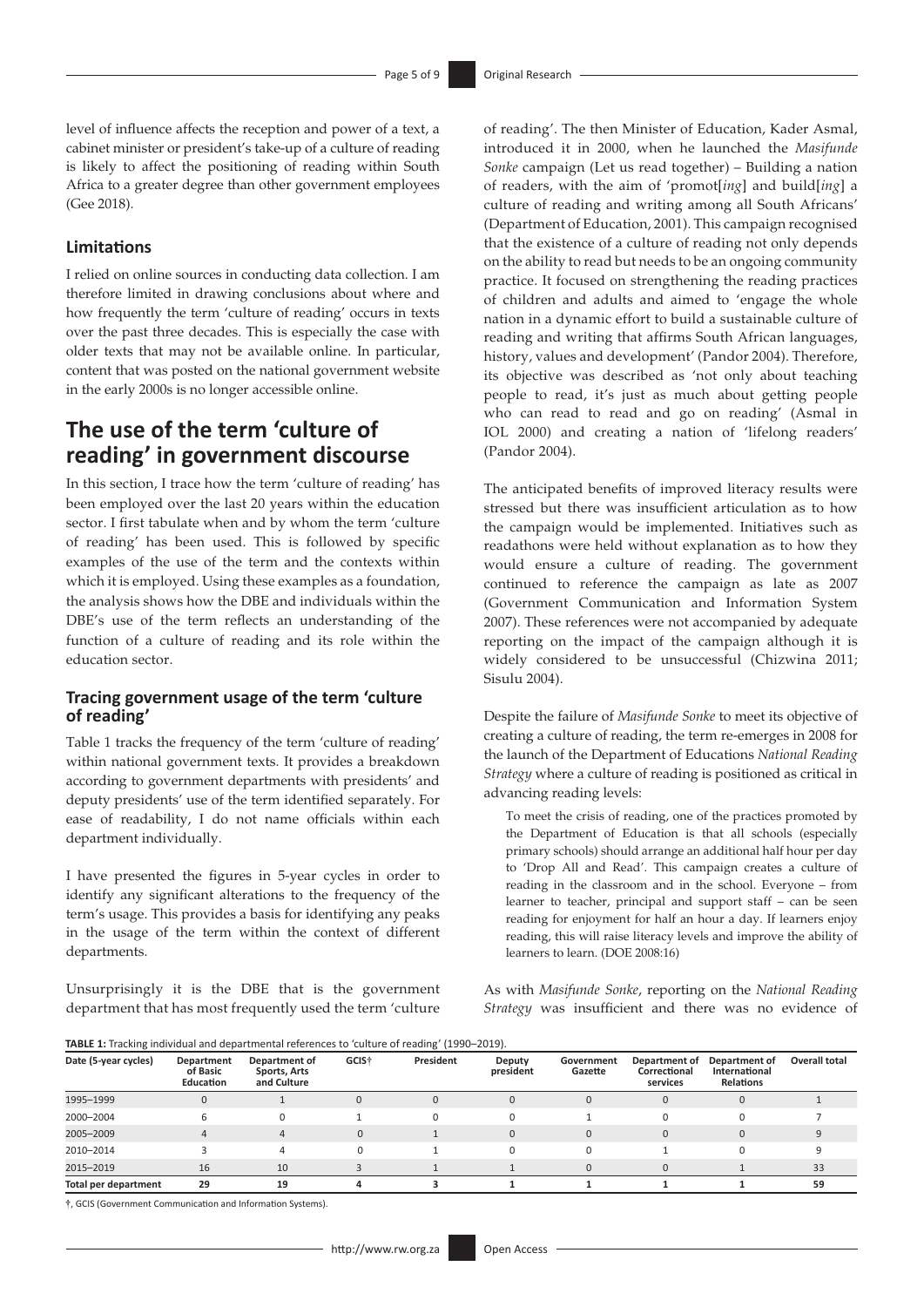improvements in reading within primary schools. Despite the failure of two significant investments in promoting a culture of reading as a basis for improving literacy levels, the term 'culture of reading' re-emerges again in government rhetoric in 2014 when it is presented a third time as a solution to poor reading levels.

In 2014, Motshekga (2014) contended that '[*d*]eveloping a culture of reading amongst our learners remains a key driver in improving literacy skills such and [*sic*] reading and writing proficiency'. In explaining this decision to refocus on a culture of reading, Motshekga (2015b) stated:

After the release of the National Education and Evaluation Unit (NEEDU) report on the State of Literacy Teaching in the Foundation Phase, the Ministerial Reading Audit Report and the 2011 Progress in International Reading and Literacy Study (PIRLS), I was convinced that the Sector needed to rejuvenate its reading initiatives.

Subsequently, the *Read to Lead* campaign was launched in 2015 with the aim to 'improve the reading abilities of all South African children'. After 15 years of national campaigns to create a culture of reading, Motshekga noted at a launch of a Drop All and Read Campaign within *Read to Lead* that 'South Africa does not have a reading culture'. In launching the campaign, Motshekga (2015a) stated:

We are gathered here to launch the most important operation in the basic education sector aptly named, Drop All and Read Campaign. … We hope Drop All and Read Campaign will help children and adults to rediscover the joys of reading while raising awareness for those without access to education.

Motshekga's (2015a) description of Drop All and Read as the 'most important operation in the basic education sector' is unwarranted as there is insufficient evidence of a definitive positive correlation between the voluntary reading that constitutes Drop All and Read and reading achievement (National Reading Panel 2000). I do not suggest Drop All and Read be disbanded, but query the introduction of a practice emanating from the Global North that presupposes (1) learners' ability to read, (2) access to materials within learners' home language and at an appropriate reading level and (3) that providing opportunities for reading will result in enjoyment of reading, unfounded presuppositions in South Africa (National Reading Panel 2000; bua-lit collective 2018; Willenberg 2018).

Although the term 'culture of reading' has circulated within the DBE since 2000, it was only in 2015 that a high-ranking government official explicitly outlined what constitutes a culture of reading (Motshekga 2015b). In introducing *Read to Lead* and the justification for the promotion of a culture of reading as central to the campaign's objective of improving reading levels, Motshekga (2015b) referred to seven studies drawn from the 'huge body of research that concludes that the main thrust of literacy development is the promotion of a school-wide reading culture'. It is concerning that these studies were all conducted within the Global North and Motshekga ignored the vast contextual differences between

the Global North and South Africa. The expectation that findings from these studies could be uncritically applied within South Africa was highlighted when Motshekga (2015b) stated:

To create a reading culture the principal and staff need to:

- understand the impact of reading on learner achievement;
- have a shared vision of the school's reading culture:
- know what an engaged reader looks like;
- fully support the library and its resources, services and programmes; and
- value the impact of reading for pleasure.

This list is drawn verbatim from the National Library of New Zealand's website (n.d.), without acknowledging the source and the significant differences in socio-economic and linguistic contexts. Expecting South African schools to meet these requirements is unrealistic. For example, a functioning library depends on sufficient budget to establish and stock the library, updating of resources and the employment of a library assistant or school librarian (Department of Basic Education 2012; Department of Arts and Culture and the National Council for Library and Information Services 2018), responsibilities that the DBE has failed to meet. By simply stating these expectations, the government abdicates responsibility for creating the conditions necessary for schools to meet such expectations. The presentation of Global North research as a solution to learners' poor reading results indicates a disregard of the realities of the South African reading landscape and of the many complexities that need to be addressed in overcoming the South African reading crisis.

It is deeply problematic that for 15 years, the government claimed that a culture of reading is fundamental to improving education and socio-economic conditions without stipulating how they conceptualise the term. The long-standing absence of a delineation of its meaning suggests either a failure to interrogate the basis for the implementation of time and costintensive campaigns and strategies or an assumption that a shared understanding of a complex concept is possible. The latter is a useful discursive strategy in gaining surface-level buy-in as readers and listeners assign their own meaning to the term with an implicit assumption that everyone has a similar understanding of the term. But the reality is that the term 'culture of reading' is denuded of meaning, resulting in an empty signifier that holds limited value in the field of education.

Under the current government, *Masifunde Sonke*, the *National Reading Strategy* and *Read to Lead* have been the three most widely promoted reading campaigns or strategies. All three refer to a culture of reading as critical to addressing the South African reading crisis. It is only within *Masifunde Sonke* that the government referred to the importance of supporting South Africans of all ages to develop a culture of reading which speaks to the intergenerational nature of cultural practices. In contrast, the *National Reading Strategy* and *Read to Lead* focus on a culture of reading at school level. References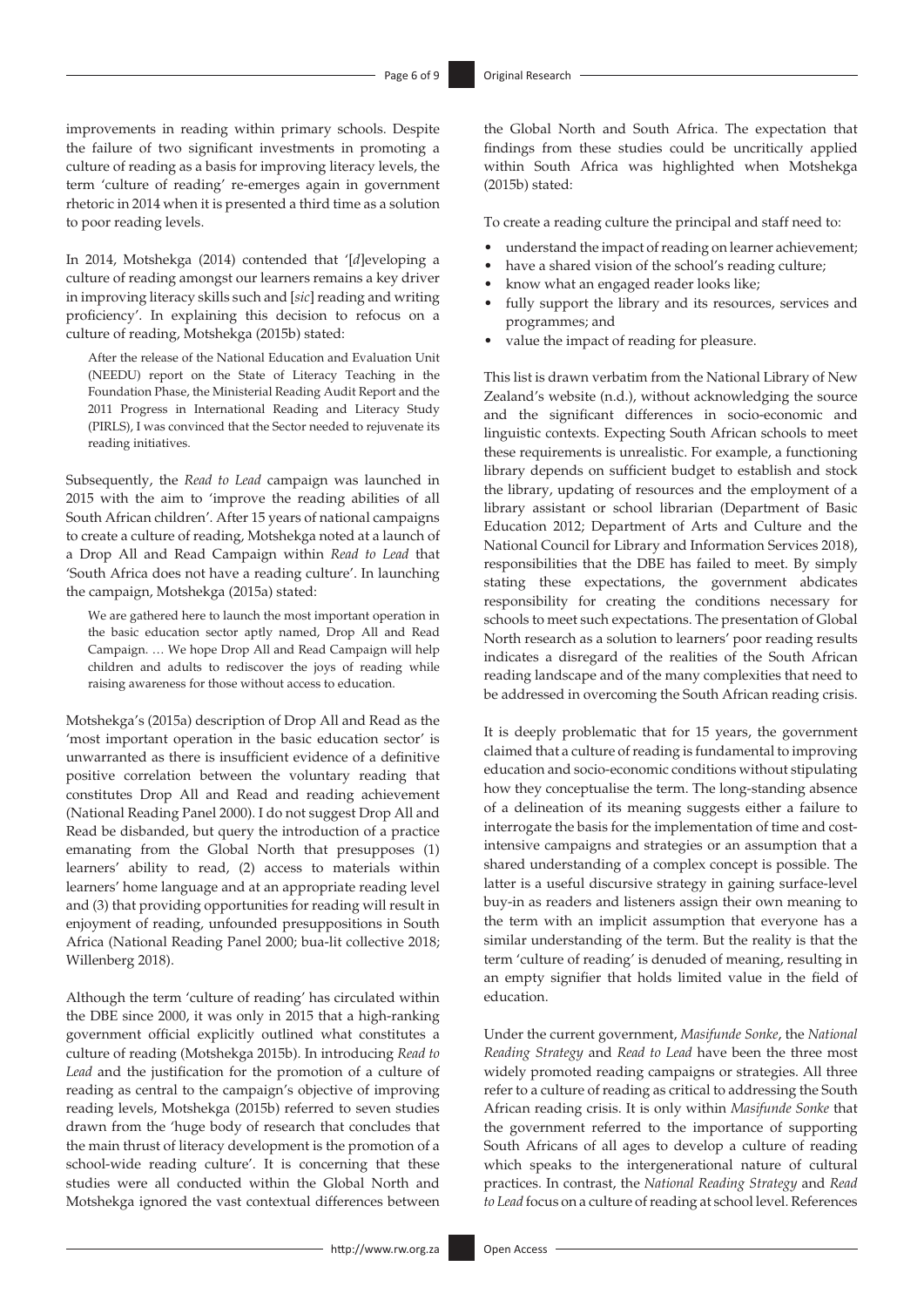to adults' reading practices were framed within their responsibility for supporting children's reading practices, without delineating how adults were being capacitated to fulfil this role or in their development as readers.

#### **Usage and function of a culture of reading**

I have identified when the term 'culture of reading' was employed and the context of this usage. I now consider how this reflects government's understanding of reading and how its focus on a culture of reading has affected the reading landscape in South Africa over the last two decades.

The value of family and community support in encouraging reading is a consistent theme in government texts (Asmal 2003; Department of Education 2008; Motshekga 2015b). At the launch of a pilot community programme for the 'promotion of a culture of reading', Mthethwa (2019) stated that '[*c*]ommunity and parents will have a responsibility to develop their children's reading skills'. Addressing Soweto community members, educators and learners, Motshekga (in Department of Basic Education 2017) raised the importance of encouraging reading within the home. She referred to a poor culture of reading as a 'binding constraint' within society and stated:

We have to stand up and promote reading in our homes to help our children to read books daily. It is critical that our children read for pleasure and for information to improve their literacy skills.

However, as our actions are 'conditioned and constrained by social practices, institutions and structures' (Fairclough & Fairclough 2018:169), such expectations can only be imposed on communities and households who, themselves, value literacy and have been empowered with the necessary education and resources to develop their own reading practices. Because many South Africans have been denied such opportunities, this first requires extensive efforts from government to assist all South Africans in improving their reading practices and abilities.

If children receive little support for reading within their communities and homes, this responsibility falls on schools (Matjila & Pretorius 2004). Although, globally, schools play a critical role in promoting reading, this is often in collaboration with parents and caregivers and schools are better equipped to promote reading practices. If similar expectations are placed on South African schools, the historical inequalities that have existed for many decades and continue to exist within basic and tertiary education have to be acknowledged (Hoadley 2018). These include the negative impact of poor pre-service and in-service teacher education, educators' insufficient opportunities for developing their own reading practices, and having to overcome daily challenges such as overcrowded classrooms and inadequate access to appropriate reading materials (Joubert et al. 2014; Reeves et al. 2008; Willenberg 2018). The DBE's current reliance on international research in its call for schools to create a culture of reading (Motshekga 2015b) is at odds with the South African reading landscape. If the DBE continues to promote a culture of reading as central to improving reading results, educators and schools need to receive greater support in working towards this goal and effective structures that address the failures of the education system have to be in place.

In advocating for a culture of reading, government stresses the importance of children having access to books, particularly in their home languages (Asmal 2003; Department of Education 2008; Government Communication and Information System 2018). In response to this the DBE introduced learner workbooks and, since 2015, these resources have been published in all 11 home languages and English First Additional Language for Grade R–6 learners' resources (Hoadley & Galant 2016). These provide learners with access to reading materials. However, they function within the confines of the Curriculum and Assessment Policy Statement (CAPS) curriculum and cannot address the widespread shortage of materials, particularly with regard to reading for pleasure. In this, there is much to be achieved. The DBE acknowledges the shortage of materials and calls on schools to source donations from NGOs, publishers or individuals and recommends that both schools and homes make use of public libraries (Motshekga 2015b). Many South Africans do not have access to a public library within safe, walking distance. Furthermore, while some schools succeed in sourcing materials from external partners, this is not possible for all schools. No strategy or campaign to improve reading practices can succeed without appropriate materials. It is also the government's responsibility to provide such materials. Their ongoing failure to fulfil this responsibility suggests a lack of political will to meet this fundamental requirement for strong reading practices.

In February 2019, the National Reading Coalition (NRC) was launched by the National Education Collaboration Trust (NECT) in conjunction with the *Read to Lead* campaign. Here, too, a culture of reading was referred to in that the coalition responds to 'the President of the country's call to inculcate a culture of reading in the country' (Department of Basic Education 2019a). The NECT is composed of community members, government, civil society and academics within the education field. The NRC's impact cannot yet be established. However, if the NRC draws on the extensive knowledge held within the NECT, there is potential for conceptualising new and alternative approaches that may assist in improving reading results within South Africa.

Despite linking the promotion of a culture of reading to improved reading results over a 20-year period, the government has failed to produce evidence thereof. Although 'a course of action worthy of being adopted is one that has withstood criticism' (Fairclough & Fairclough 2018:171), the government continues to re-implement failed programmes. The extent of this failure to critique past strategies and implement innovative strategies is reflected in the level of desperation evident in Motshekga (2017) describing *Read to Lead* as part of a 'last ditch effort to achieve the desired outcomes on literacy'. Presenting a campaign that repackages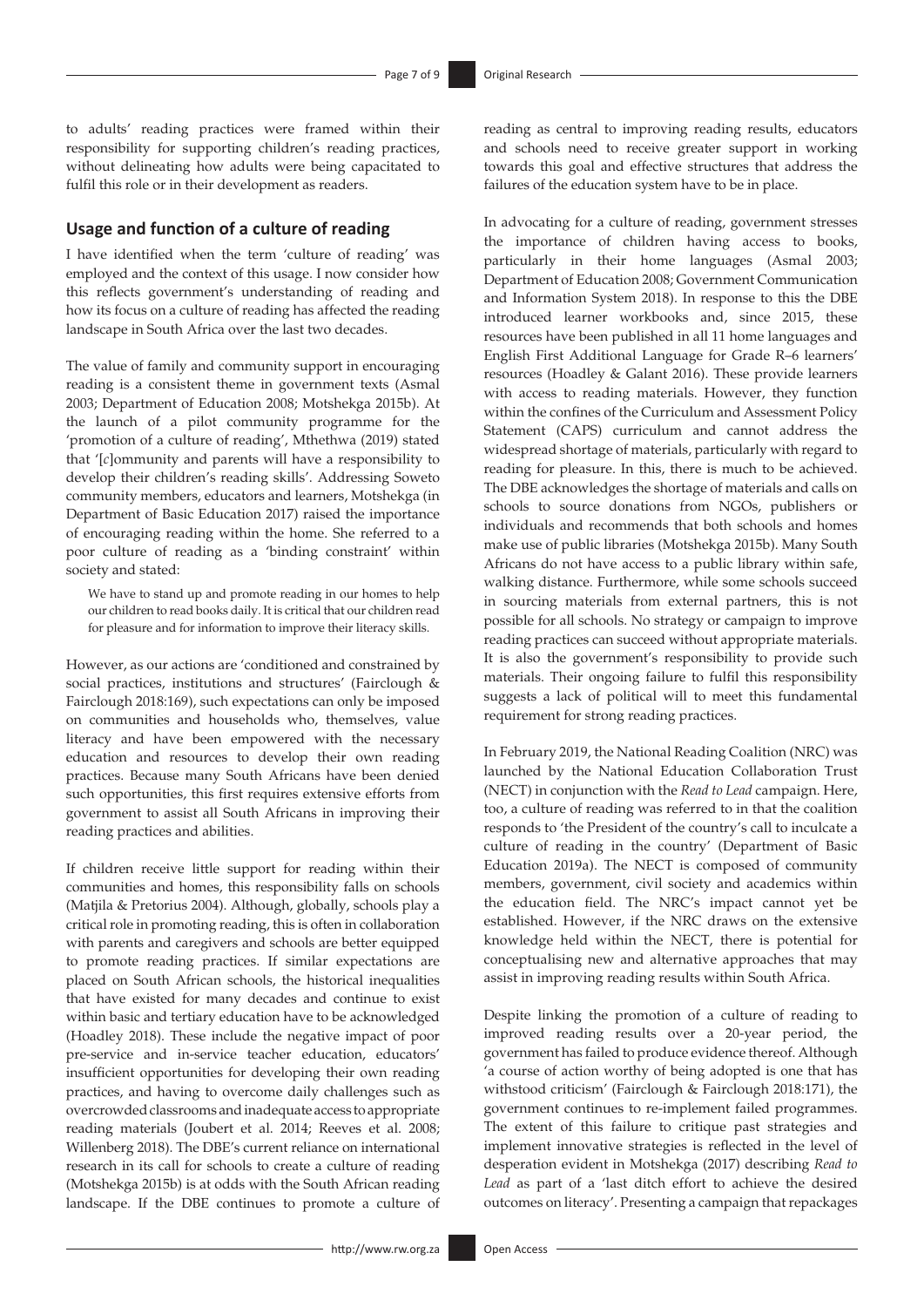strategies that have previously failed as 'last ditch' portrays a government ill equipped to address poor literacy levels. Such an approach is indicative of the government's unwillingness 'to subject its own standpoints to critical questioning, rather than defending a predetermined normative standpoint, even in the face of evidence that it may be unreasonable' (Fairclough & Fairclough 2018:181). Furthermore, their insufficient articulation about how to maintain a culture of reading is concerning as, without this, promoting a culture of reading holds no value.

## **Conclusion**

Over the previous 20 years, the national government and DBE have stressed the promotion of a culture of reading in improving learners' reading levels. Any analysis of whether their understanding of a culture of reading has evolved is impeded by their lack of explanation about what constitutes a culture of reading, particularly over the period 2000–2015. Their repetition of past strategies has not been accompanied by sufficient, observable impact or significant improvements in large-scale reading assessments such as PIRLS that justify this repetition. This indicates little alteration to their understanding of a culture of reading or insight into the South African reading landscape and is indicative of the adoption of a catchphrase that dominates education discourse despite holding no clear purpose or function.

It is unclear why the government has continued to rely on the same systems and practices that have, for over two decades, denied many South African learners and adults the necessary opportunities to develop strong reading skills and practices. In light of this, their persistent faith in a culture of reading as essential for socio-economic development within the country and to improve learners' reading and academic abilities is unjustified. Although catchy, the term 'culture of reading' appears to be empty rhetoric.

## **Acknowledgements**

The author acknowledges the advice of Prof. Kerryn Dixon in developing ideas in earlier drafts.

#### **Competing interests**

The author has declared that no competing interest exists.

#### **Author's contributions**

I declare that I am the sole author of this research article.

#### **Ethical considerations**

This article followed all ethical standards for research without direct contact with human or animal subjects.

#### **Funding information**

The financial assistance of the National Institute for the Humanities and Social Sciences, in collaboration with the South African Humanities Deans Association towards this research is hereby acknowledged. Opinions expressed and conclusions arrived at are those of the author and are not necessarily to be attributed to the NIHSS and SAHUDA. The financial assistance provided by the University of the Witwatersrand Faculty of Humanities Post Graduate Studies and Research Committees is acknowledged.

#### **Data availability**

All documents are available in the public domain.

#### **Disclaimer**

The views and opinions expressed in this article are those of the author and do not necessarily reflect the official policy or position of any affiliated agency of the author.

### **References**

- Adams, M., 1990, *Beginning to read: Thinking and learning about print*, Massachusetts Institute of Technology, Cambridge, MA.
- Alexander, N., 2001, 'Majority and minority languages in South Africa', in G. Extra & D. Gorter (eds.), *The other languages of Europe. Demographic, sociolinguistic and educational perspectives*, pp. 354–369, Multilingual Matters, 118, Multilingual Matters Ltd., Clevedon.
- Appadurai, A., 2013, *The future as cultural fact: Essays on the global condition*, Verso, London.
- Asmal, K., 2003, 'Launch of Readathon 2003', 16 May, viewed 04 November 2019, from [https://m.polity.org.za/article/asmal-launch-of-readathon-2003-16052003-](https://m.polity.org.za/article/asmal-launch-of-readathon-2003-16052003-2003-05-16) [2003-05-16.](https://m.polity.org.za/article/asmal-launch-of-readathon-2003-16052003-2003-05-16)
- Behrman, C., 2004, '"The culture of reading" in a public school: Ethnography, service-learning, and undergraduate researchers', *Expedition* 46(3), 22–28.
- Bloch, C., 2008, 'Little books for little hands: A stories across Africa project', *The Lion and the Unicorn* 32(3), 271–287.<https://doi.org/10.1353/uni.0.0416>
- Bourdieu, P., 1971, 'Systems of education and systems of thought', in M. Young (ed.) *Knowledge and control*, pp. 189–207, Collier-Macmillan, London.
- Bourdieu, P., 1990, *The logic of practice*, Stanford University Press, Stanford, CA.
- Bridges, L., 2014, *The joy and power of reading: A summary of research and expert opinion*, Scholastic Inc., viewed 23 October 2019, from [https://www.scholastic.](https://www.scholastic.com/worldofpossible/sites/default/files/Research_Compendium_0.pdf) [com/worldofpossible/sites/default/files/Research\\_Compendium\\_0.pdf.](https://www.scholastic.com/worldofpossible/sites/default/files/Research_Compendium_0.pdf)
- bua-lit collective, 2018, *How are we failing our children? Reconceptualising language and literacy education*, viewed 04 November 2019, from [https://bua](https://bua-lit.org.za/)[lit.org.za/](https://bua-lit.org.za/).
- Chizwina, S., 2011, 'An exploratory study of children's reading promotion in South Africa', *Mousaion* 29(3), 227–247.
- Clarke, V. & Braun, V., 2013, 'Teaching thematic analysis: Overcoming challenges and developing strategies for effective learning', *The Psychologist* 26(2), 120–123.
- Clements, J., 2017, *Building an outstanding reading school: Six strategies to make reading for pleasure work in your school*, Oxford School Improvement, viewed 30 November 2019, from [www.oxfordprimary.co.uk](http://www.oxfordprimary.co.uk).
- Commeyras, M. & Mazile, B., 2011, 'Exploring the culture of reading among primary school teachers in Botswana', *The Reading Teacher* 64(6), 418–428. [https://doi.](https://doi.org/10.1598/RT.64.6.3) [org/10.1598/RT.64.6.3](https://doi.org/10.1598/RT.64.6.3)
- Department of Arts and Culture and the National Council for Library and Information Services, 2014, *The Library and Information Services (LIS) transformation charter*, Department of Arts and Culture and the National Council for Library and Information Services, Pretoria.
- Department of Arts and Culture and the National Council for Library and Information Services, 2018, *National policy for library and information services in South Africa: Final draft*, Department of Arts and Culture and National Council for Library and Information Services, Pretoria.
- Department of Basic Education, 2012, *National guidelines for school library and information services*, Department of Basic Education, Pretoria.
- Department of Basic Education, 2017, 'Soweto community members, parents and teachers urged to promote reading revolution', viewed 04 November 2019, from [https://www.education.gov.za/ArchivedDocuments/ArchivedArticles/](https://www.education.gov.za/ArchivedDocuments/ArchivedArticles/WorldBookDay0517.aspx) [WorldBookDay0517.aspx](https://www.education.gov.za/ArchivedDocuments/ArchivedArticles/WorldBookDay0517.aspx).
- Department of Basic Education, 2019a, *Annual report 2018/2019*, Department of Basic Education, Pretoria.
- Department of Basic Education, 2019b, 'Igniting a reading revolution through the establishment of reading clubs', *Thuto Newsletter*, 12 April.
- Department of Education, 2001, *Annual report 2000/2001*, Department of Education, Pretoria.